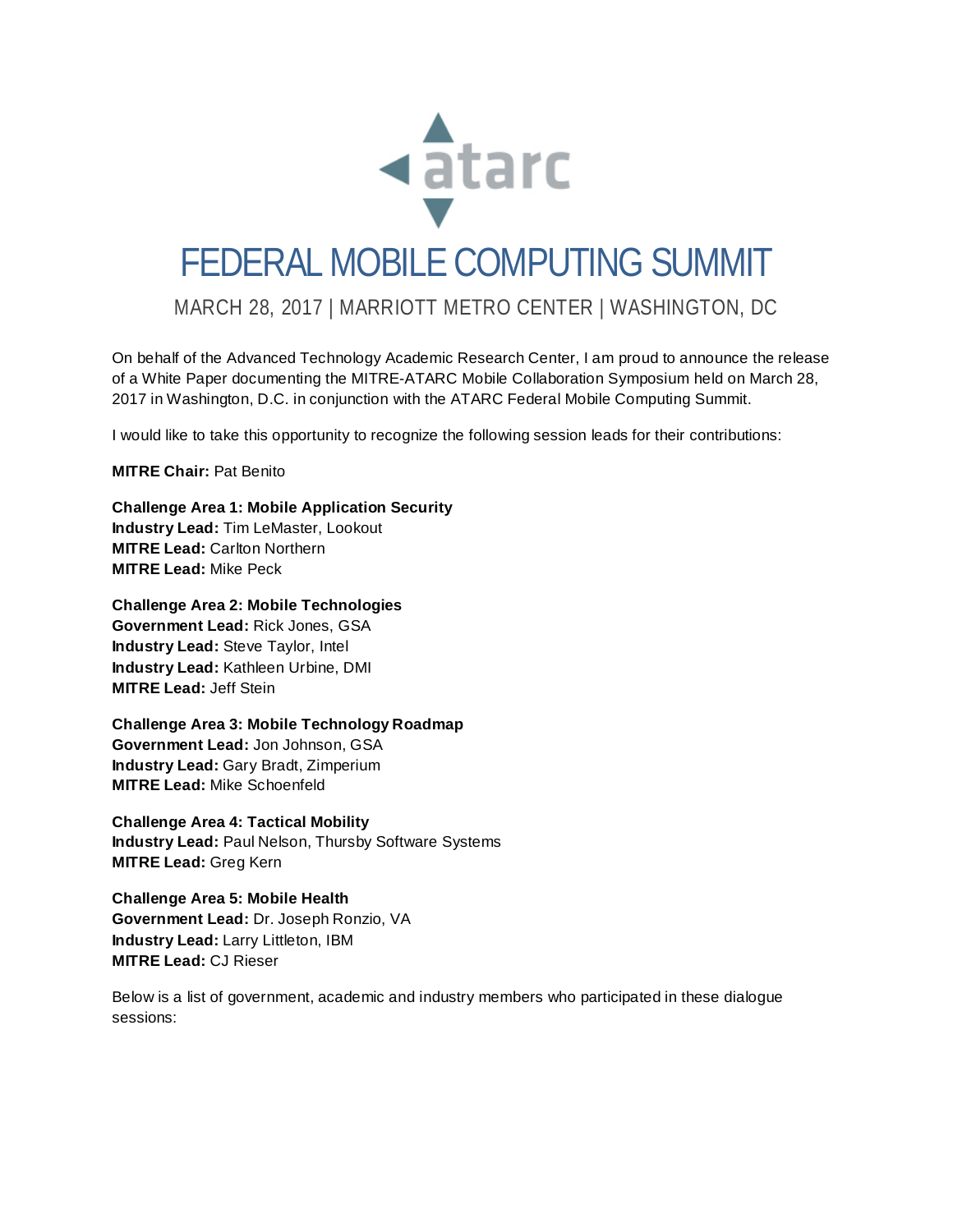#### **Challenge Area 1: Mobile Application Security**

Pat Benito, MITRE; Bob Clemons, NIAP; Michael Cull, TSA; Anne Dalton, DHS; Guy Francois, DoD-VA IPO; Anthony Glynn, DHS; Greg Hixson, GSA; Shoaib Ibrahim, Treasury; Tom Karygiannis, Kryptowire; Sean Kenney, Booz Allen Hamilton; Mike McHugh, DOJ; Noelle McMillan, U.S. Marshals Service; Michael Ogata, NIST; LaDavia Powell, FDIC; Stephen Rossero, DoD; Stephen Ryan, Proofpoint; Mark Schmitz, GAO; Derrick Smith, DOJ; Jeff Williams, DLA

#### **Challenge Area 2: Mobile Technologies**

Kelly Adams, GSA; Richie Busigo, DLA; Nicholas Diaz, Booz Allen Hamilton; Wendy Fairfield, SurePassID; Coburn Flippen, CFTC; Chris Gorman, Monkton; Andrew Gregory, FBI; Mindelin Logar, FBI; Alan Oakes, USDA; Kathleen Robinson, Intel; Michael Ross, DHS; Dennis Turner, CFTC; David Wellington, DoD; Patrice Yuh, FBI

#### **Challenge Area 3: Mobile Technology Roadmap**

Vernelle Archer, USDA; Eric Atala, U.S. Census Bureau; Mark Battaglini, Booz Allen Hamilton; Robert Burdette, NIH; Bobby Duffy, DHS; Bob Ellington, DOT; Angela Emrich, USDA; DJ Kachman, VA; Kevin Kipp, IRS; Vinod Kumar, USDA; Chien-Chi Lin, VA; Ken Luersen, DHS FEMA; Sean McLaren, U.S. Census Bureau; Pattabhi Nunna, Booz Allen Hamilton; Thomas O'Connor, Copper River IT; Jon Rolf, NSA; Rick Townsend, IRS; Carlos Trevino, U.S. Coast Guard; Lauren Withum, U.S. Census Bureau

#### **Challenge Area 4: Tactical Mobility**

Stephen Booher, Booz Allen Hamilton; Allen Brindle, Samsung; Denise Harris, FAA; Meenakshi Kak, DoD-VA IPO; Aris Lambropoulos, Booz Allen Hamilton; Michael Stovall, Shadow Soft; Suzette Wright, FAA

#### **Challenge Area 5: Mobile Health**

Will Alberts, DoD; Vanessa Batoon, VA; Bill Cerniuk, VA; Yvonne Cole, DoD-VA IPO; Joe Dachuk, SurePassID; Jeff Forbes, U.S. Navy; Shama Hussain, PCMG; Michelle Lynch, University of Virginia; Cathy Lynn Metcalf, DoD-VA IPO; Gegory Pappas, FDA; Gaurav Seth, DoD-VA IPO; Neil Sethi, VA; Ray Zelenak, PCMG

Thank you to everyone who contributed to the MITRE-ATARC Mobile Collaboration Symposium. Without your knowledge and insight, this White Paper would not be possible.

Sincerely,

Searge Thras Inder

Tom Suder President, Advanced Technology Academic Research Center (ATARC) Host organization of the ATARC Federal Mobile Computing Summit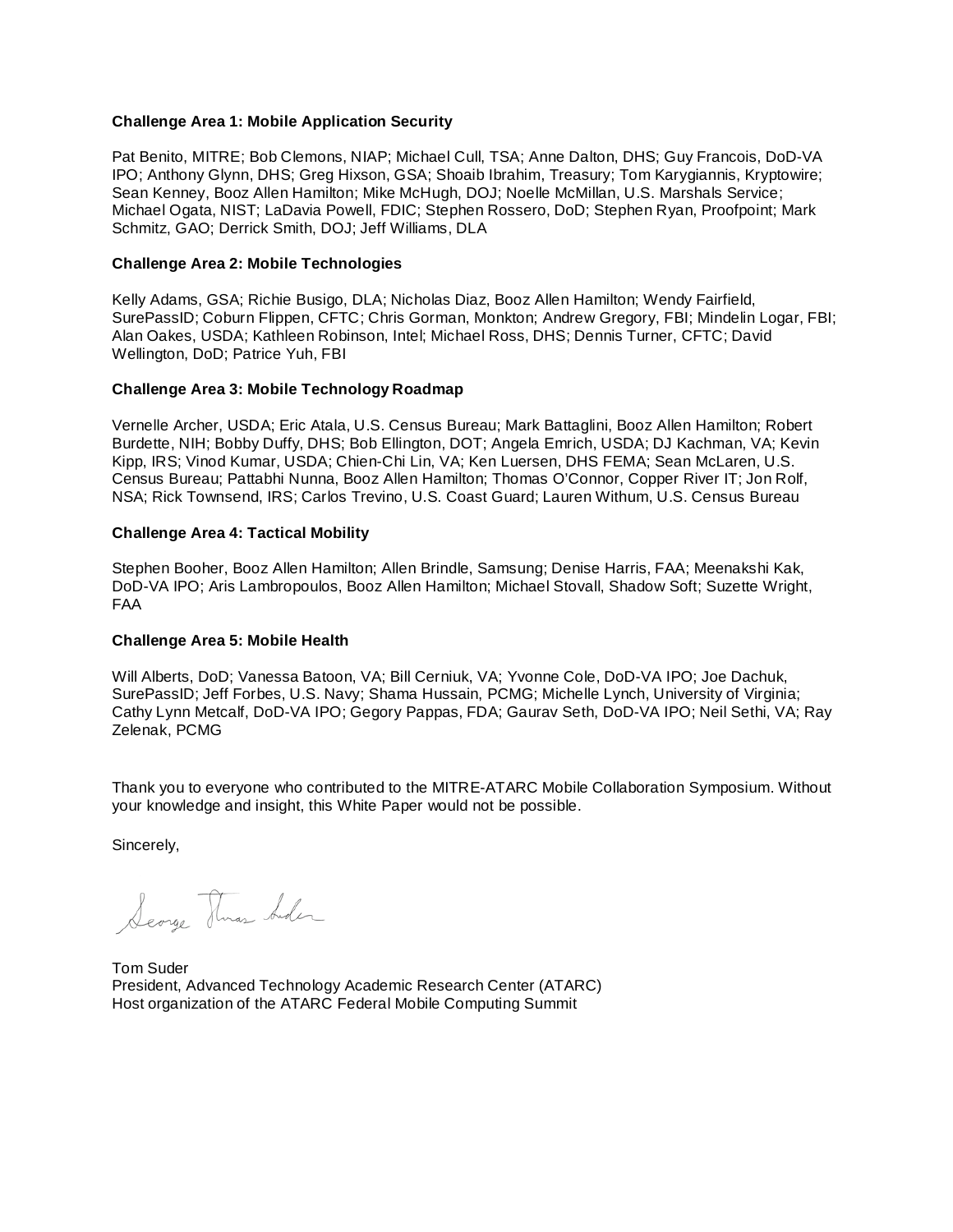## *March 2017 Federal Mobile Computing Summit Report*

Patrick Benito, Marie Collins, CJ Rieser, Darshan Kadam, Mike Schoenfeld, Jeff Stein, Greg Kern, Carlton Northern, Mike Peck, Justin F. Brunelle *The MITRE Corporation*

> Tom Suder & Tim Harvey *The Advanced Technology Academic Research Center*

Approved for public release; distribution unlimited. Case Number JFB-001. © 2017 The MITRE Corporation. All Rights Reserved.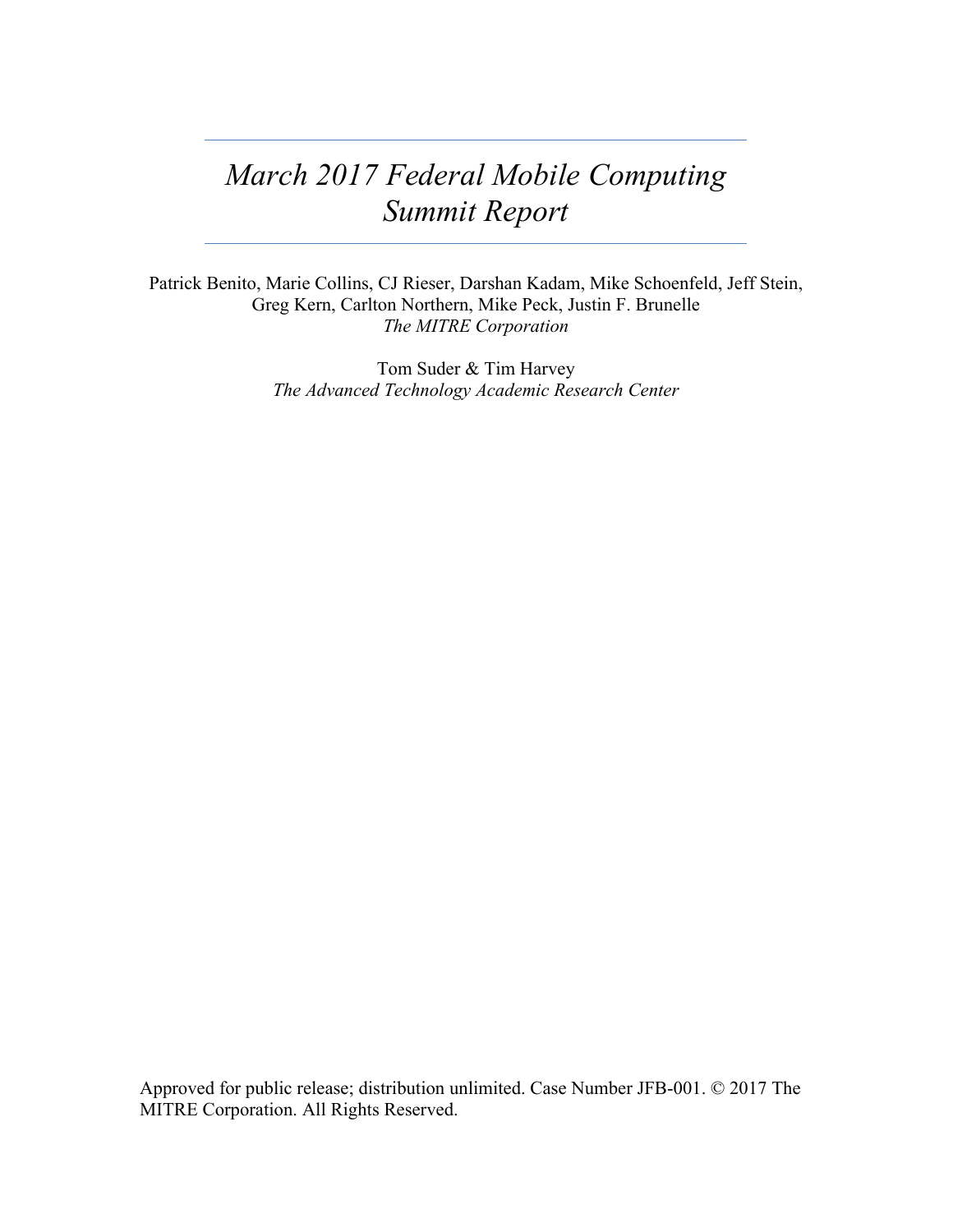## **Table of Contents**

| $\mathbf{1}$                               | <b>Executive Summary</b> |                                                                     | 3  |
|--------------------------------------------|--------------------------|---------------------------------------------------------------------|----|
| $\overline{c}$                             | Introduction             |                                                                     | 5  |
| <b>Collaboration Session Overview</b><br>3 |                          |                                                                     | 5  |
|                                            | 3.1                      | Mobile Application Security                                         | 6  |
|                                            | 3.1.1                    | <b>Session Goals</b>                                                | 6  |
|                                            | 3.1.2                    | <b>Session Summary</b>                                              | 6  |
|                                            | 3.1.3                    | Recommendations                                                     | 8  |
|                                            | 3.2                      | Mobile Technologies - Continuous Integration, Delivery & Deployment | 8  |
|                                            | 3.2.1                    | <b>Session Goals</b>                                                | 9  |
|                                            | 3.2.2                    | <b>Session Summary</b>                                              | 9  |
|                                            | 3.2.3                    | Recommendations                                                     | 10 |
|                                            | 3.3                      | Mobile Technology Roadmap: What's Next?                             | 10 |
|                                            | 3.3.1                    | <b>Session Goals</b>                                                | 10 |
|                                            | 3.3.2                    | <b>Session Summary</b>                                              | 11 |
|                                            | 3.3.3                    | Recommendations                                                     | 12 |
|                                            | 3.4                      | <b>Tactical Mobility</b>                                            | 13 |
|                                            | 3.4.1                    | <b>Session Goals</b>                                                | 13 |
|                                            | 3.4.2                    | <b>Session Summary</b>                                              | 13 |
|                                            | 3.4.3                    | Recommendations                                                     | 14 |
|                                            | 3.5                      | Health Trac: How Mobile Technology is Transforming Healthcare       | 15 |
|                                            | 3.5.1                    | <b>Session Goals</b>                                                | 15 |
|                                            | 3.5.2                    | <b>Session Summary</b>                                              | 15 |
| 4                                          |                          | Conclusion & Summit Recommendations                                 | 16 |
| 5                                          | Acknowledgements         |                                                                     | 18 |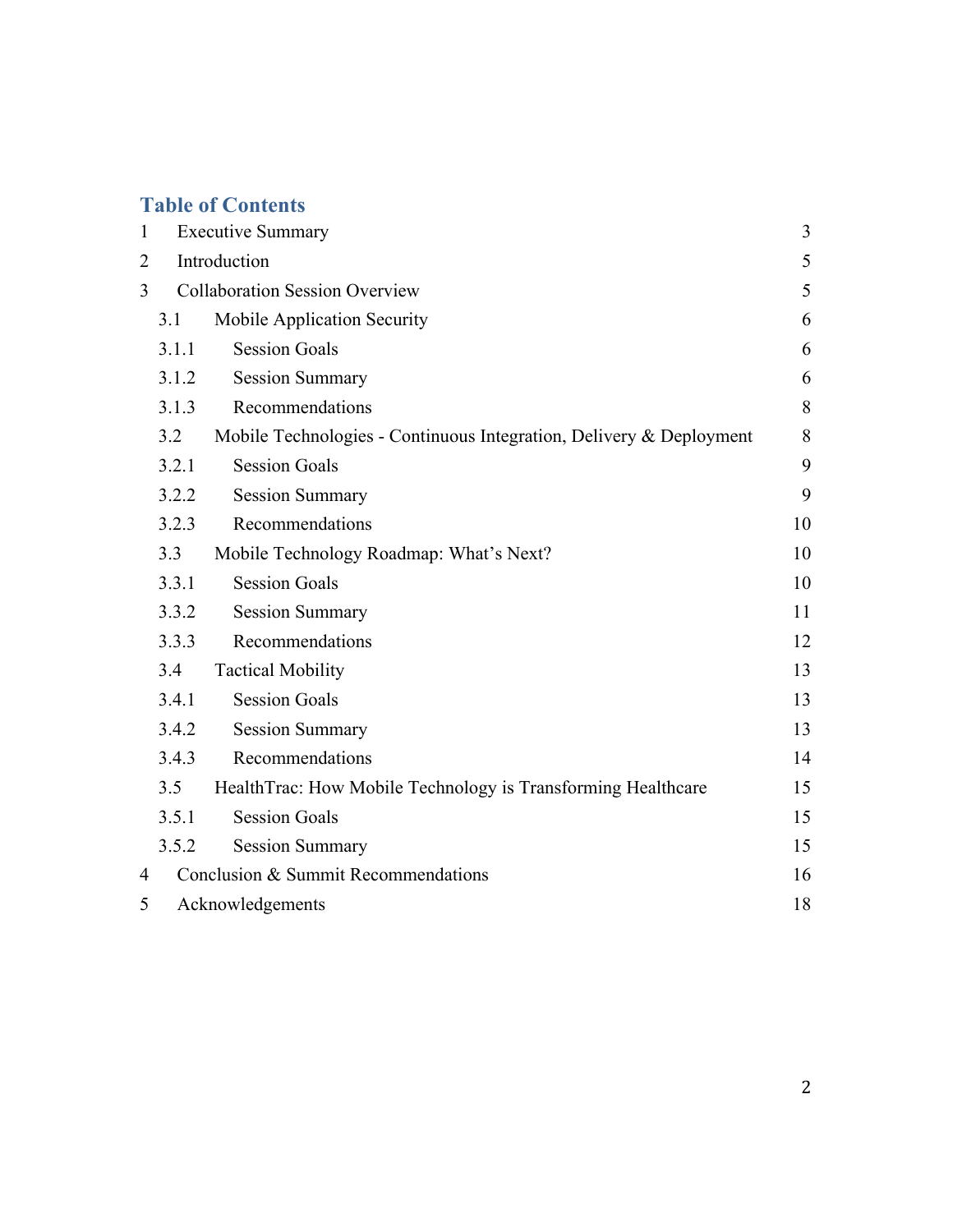## **1 Executive Summary**

The Federal Mobile Computing Summit includes a set of MITRE-Advanced Technology Academic Research Center (ATARC) led Collaboration Sessions that afforded industry, Government, academic, and federally funded research and development center (FFRDC) representatives an opportunity to collaborate, and discuss prominent challenge areas in mobility. In some cases, potential solutions for key challenge areas were identified by session participants. The discussions were government focused with the objective of refining gaps, and identifying features of potential solutions or frameworks.

Participants representing government, industry, and academia addressed five challenge areas in federal mobile computing:

- 1. Mobile Application Security
- 2. Mobile Technologies Continuous Integration, Delivery and Deployment
- 3. Mobile Technology Roadmap: What's Next?
- 4. Tactical Mobility
- 5. HealthTrac: How Mobile Technology is Transforming Healthcare

This white paper summarizes the discussions in the Collaboration Sessions. Drawing from these discussions, MITRE and ATARC developed the following actionable recommendations for the government, academia, and industry:

#### *Continue Joint Commercial/Academia/Government Mobile Roadmap Brainstorming*

Joint roadmap planning across commercial, academia, and government benefits all parties involved. Commercial agencies benefit by understanding the needs of the government and can help align their product roadmaps to government needs. Academia benefits by gathering information to target new research. Government agencies benefit by gathering important information and ideas to better shape their roadmaps and identify partnership opportunities with other government agencies and academic institutions.

Government agencies should identify forums to bring commercial companies and academic institutions together on a routine basis to develop and refine their mobility roadmaps. Data generated in the Federal Mobile Summit provides a good starting point for agencies to create (or refine) their mobile roadmaps.

#### *Create Governance for Mobile Spectrum Use*

Mobile spectrum availability is critical for tactical mobile systems. Spectrum usage and planning requires close coordination with both government and commercial entities, both in the US and outside of the US. This is often very complex and many agencies lack the guidance and experience to do this.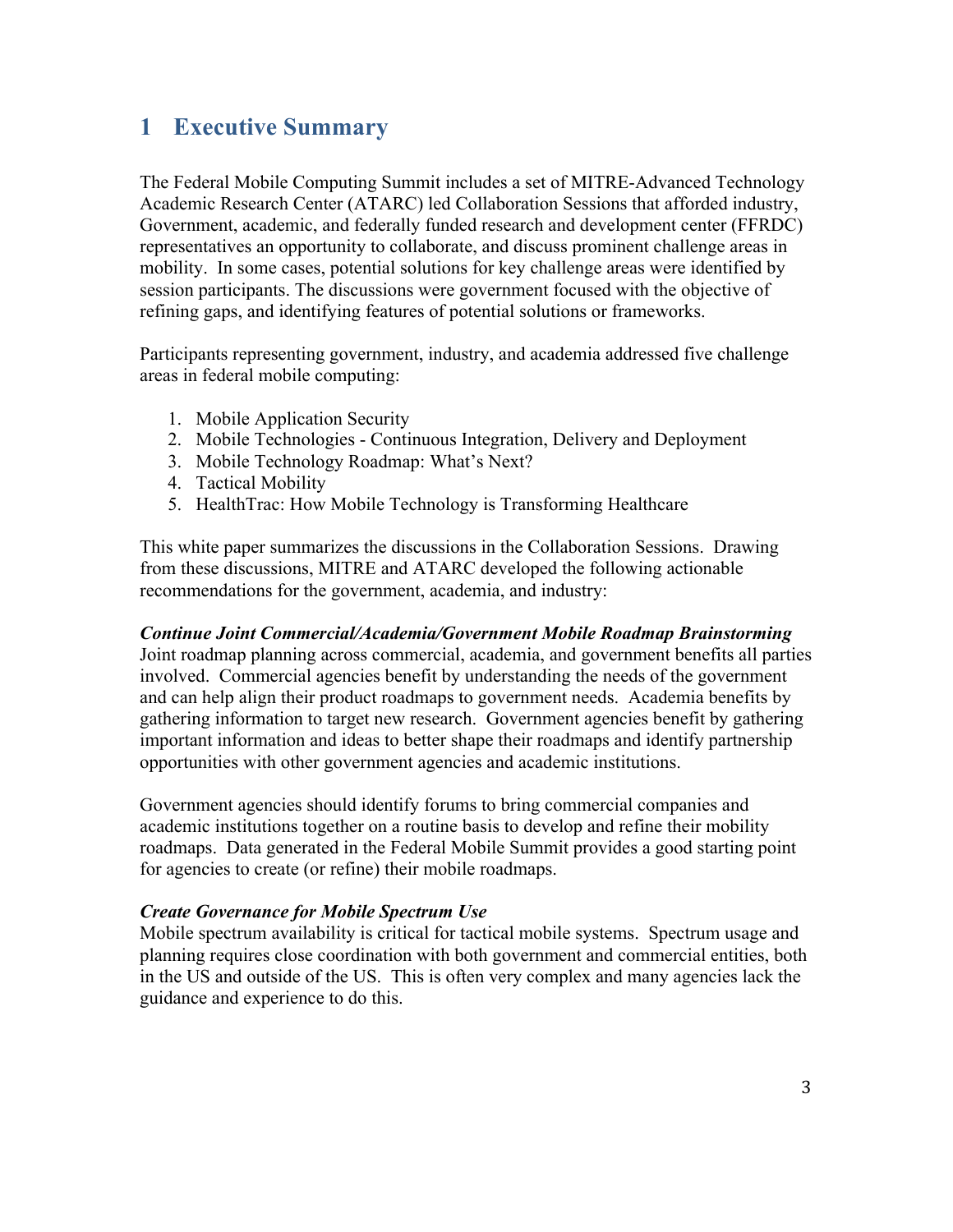The government should establish governance for spectrum use to help organizations determine what spectrum they can use, and how they can request the use of a spectrum in a given area.

#### *Establish a Technical Vision to Guide Organization's Development Efforts*

A clear, easy to understand technical vision can help all stakeholders understand their organization's direction and goals for mobility. This is key to not only socialize investment plans and goals, but also for gathering feedback from the users of the mobile solutions. Agencies should strive to create a technical vision for their mobility program, but also ensure it is shared across the user community.

Along with the technical vision, a reference architecture should be developed by all agencies deploying mobility that depict the as-is state of mobile IT as well as the to-be state of mobile IT. Furthermore, the reference architecture should be published and easily accessible by agency employees. This is useful for both the business and engineering communities to better understand not only the future direction of mobility, but also what the current solution looks like and what needs to change to get to the desired future state.

#### *Pilot a Continuous Integration Program Before Proceeding with Organization Wide Adoption*

Adopting continuous integration concepts, processes, and technologies can be a challenging undertaking. Continuous integration has a ripple effect across key areas of an organization, and all impacted parts of the organization need to work towards the same set of goals.

Due to the complexities of continuous integration and big impacts it has on culture, process, and technology, organizations should not conduct a "big bang" adoption of continuous integration. Rather, organizations should create a pilot program to experiment with and learn how to apply continuous integration principles to the larger organization. Results from such a pilot can be used to conduct a larger rollout of continuous integration across the larger organization.

#### *Establish a Security Guide for Mobile Application Developers*

Mobile app security is critical for all government agencies. Navigating the existing guidance for first time developers can be daunting. For example, the National Information Assurance Partnership (NIAP) Protection Profile for Application Software provides useful guidance to security analysts performing app vetting, but it can be difficult to understand by app developers without security expertise.

Guidance should be developed for mobile app developers to securely develop apps. This guidance should be easy to use and understand by developers that do not have a security background or by developers that have never developed apps for the government.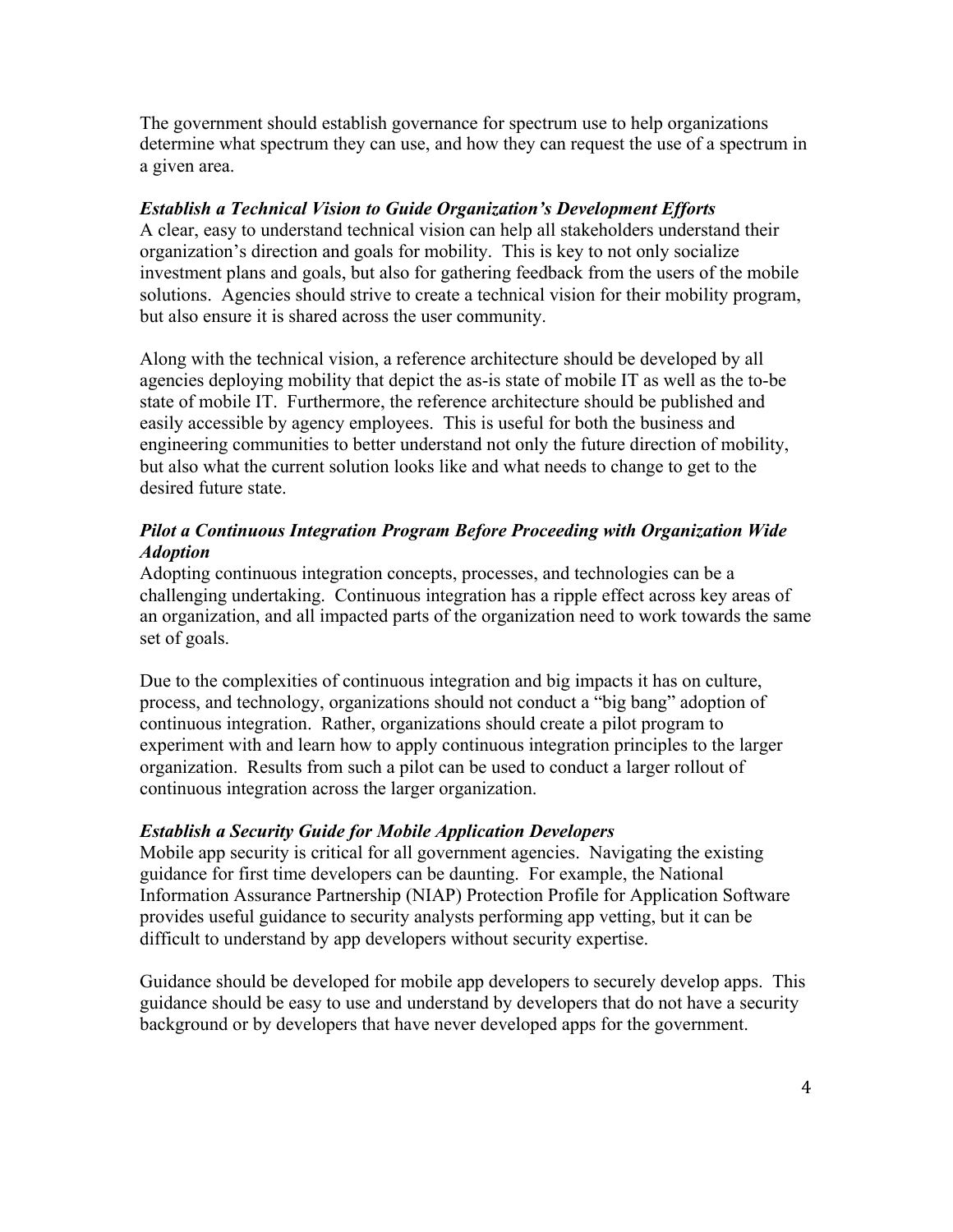## **2 Introduction**

During the most recent Federal Mobile Computing Summit, held on March 28<sup>th</sup> 2017, five MITRE-ATARC (Advanced Technology Academic Research Center) Collaboration Sessions gave representatives of industry, academia, government, and MITRE the opportunity to discuss challenges the government faces in mobile computing. Subject matter experts who would not otherwise meet or interact used these sessions to identify challenges, best practices, recommendations, success stories, and requirements to advance the state of mobile computing technologies and research in the government. Participants ranged from the CTO, CEO, and other executive levels from industry and government to practitioners from government, industry, and MITRE to researchers, students, and professors from academia.

The MITRE Corporation is a not-for-profit company that operates multiple Federally Funded Research and Development Centers (FFRDCs)<sup>1</sup>. ATARC is a non-profit organization that leverages academia to bridge between government and corporate participation in technology<sup>2</sup>. MITRE works in partnership with ATARC to host these collaborative sessions as part of the Federal Mobile Computing Summit. The invited collaboration session participants across government, industry, and academia worked together to address challenge areas in mobile computing, as well as identify courses of action to be taken to enable government and industry collaboration with academic institutions. Academic participants used the discussions as a way to help guide research efforts, curricula development, and to help produce graduates ready to join the workforce and advance the state of mobile computing research and work in the government.

This white paper is a summary of the results of the collaboration sessions and identifies suggestions and recommendations for government, industry, and academia while identifying cross-cutting issues among the challenge areas.

## **3 Collaboration Session Overview**

Each of the five MITRE-ATARC collaboration sessions consisted of a focused and moderated discussion of current problems, gaps in work programs, potential solutions, and ways forward regarding a specific challenge area. At this summit, sessions addressed:

- 1. Mobile Application Security
- 2. Mobile Technologies Continuous Integration, Delivery and Deployment
- 3. Mobile Technology Roadmap: What's Next?
- 4. Tactical Mobility
- 5. HealthTrac: How Mobile Technology is Transforming Healthcare

<sup>&</sup>lt;sup>1</sup> https://www.mitre.org/about/corporate-overview <sup>2</sup> http://www.atarc.org/about/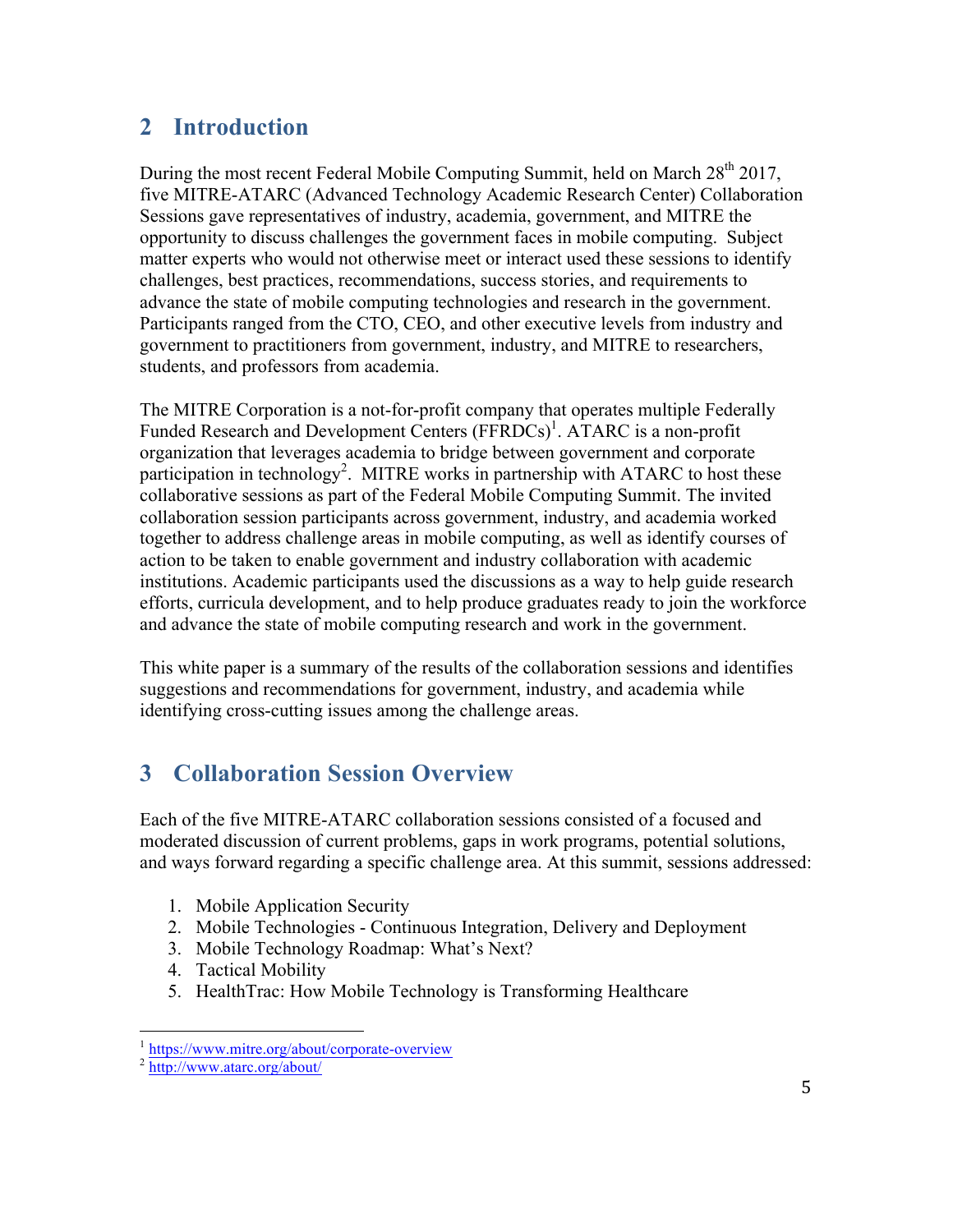This section outlines the goals, themes, and findings of each of the collaboration sessions.

## **3.1 Mobile Application Security**

Mobile application security is a broad topic that spans many areas to include application development, app stores, vetting, sandboxing, and management. Understanding what government agencies and industry are doing in this space and where problems are occurring is an important part of improving the security posture of our mobile devices. The participants in this session discussed end-to-end strategies for security that span the lifecycle of an application.

#### **3.1.1 Session Goals**

The goal of the joint session, with participants from the government, industry, and academia, was to:

- Identify mobile application strategies and best practices in use within the government and private sector that could be documented and shared with others.
- Discuss the current government mobile app vetting standards and criteria (such as NIST's Special Publication 800-163<sup>3</sup> and NIAP's Protection Profile for Application Software) as well as any applicable private sector standards to identify pain-points, gaps, and potential improvements.
- Discuss current capability gaps of app vetting tools, mobile threat protection tools, as well as integration with Enterprise Mobile Managers (EMMs) and their place within a greater mobile security strategy.

#### **3.1.2 Session Summary**

The session was well attended with participants from a variety of government agencies as well as commercial industry. Discussion began with an update on the NIAP Protection Profile (PP) for Application Software. Feedback on the PP has been very positive. It is hard to gauge its impact because the only metric that is tracked is the amount of formal evaluations which is very few. Informally, there are many organizations that are using it as their app vetting criteria but this is not tracked.

Conversation then shifted towards gaps with current policies. The group noted that the definition of mobile device in NIST Special Publication 800-163 is out-of-date given the advanced capabilities of today's smartphones and tablets. The Risk Management Framework was noted as not being clear. The NIAP Protection Profile for Application Software was discussed as providing clear criteria for evaluators of apps, but not for app developers. A companion document that helps developers appropriately implement security into their applications would be valuable. Both Google and Apple provide useful guidance to developers, but this guidance could be complemented by something that specifically addresses the PP requirements.

<sup>&</sup>lt;sup>3</sup> http://nvlpubs.nist.gov/nistpubs/SpecialPublications/NIST.SP.800-163.pdf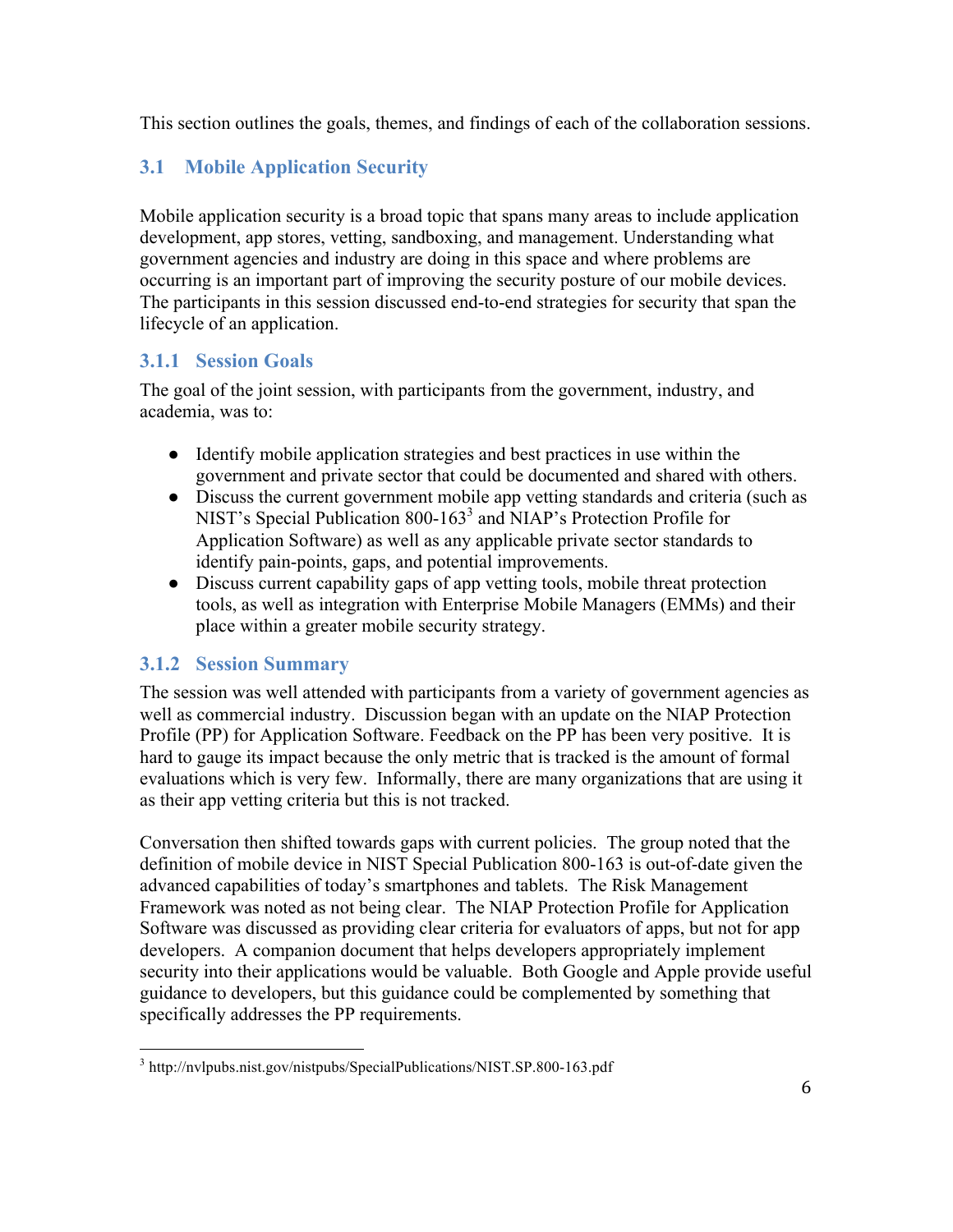This led into discussion about a lack of a good way to assess tools for effectiveness. A set of measurements or metrics does not exist for this. MITRE offered a recently open sourced and publicly accessible report and set of test applications called MITRE Vulnerable Mobile Apps<sup>4</sup>. The assessment criteria is based off of the Application Protection Profile and a set of test apps have been open sourced so that organizations can run them through tools that they are evaluating.

The OWASP top 10 for Mobile  $2016<sup>5</sup>$  provides a good listing of prioritized things to watch for in application security. The National Cyber Center of Excellence Mobile Threat Catalogue<sup>6</sup> and MITRE's ATT&CK Model Mobile Profile<sup>7</sup> were also discussed as good sources for mobile threats and information for how to combat them.

Conversation then shifted to Mobile Backend-as-a-Service (MBaaS). There seems to be interest in government organizations but adoption is slow. There are many evaluations currently in progress and the Government is trying to understand how this industry paradigm could work in a Government setting. MBaaS has the potential to reduce the attack surface by reducing exposure to enterprise data access points and providing reuse of critical components.

Continuous assessment is being used at some agencies but not all. There are some evaluations currently going on. It's a great way to improve an agency's security posture but it can be expensive, but requires the agency to provide a good business case for using it.

There was good discussion on the subject of app vetting reciprocity. The group discussed the potential for a US Government wide repository of app vetting results that could be used for reciprocity purposes. When one organization evaluates a specific version of an app, it posts their results including underlying evidence data to the repository. Other organizations could then use those results, applying their own risk algorithms to determine whether or not the risk level is acceptable or if further evaluation needs to be performed. The group noted that there are many small government agencies that may not be able to individually afford app vetting tools and may only have a small number of apps that require vetting.

The group discussed a "catch twenty two" where the participants agreed that organizations shouldn't blindly trust other organizations Authority to Operate (ATO) as there are differing use cases between organizations and differing security postures. Sharing results however is potentially impractical because of licensing issues that are stipulated by many of the app vetting tools. In other words, to share results from tools

 $\frac{4 \text{ https://mitre.github.io/vulnerable-mobile-apps}}{\text{https://www.owasp.org/index.php/Mobile\_Top_10_2016-Top_10}}$ <br>  $\frac{6 \text{ https://pages.nist.gov/mobile-thread-catalogue}}{\text{https://usmile.at/symposium/2017/program/franklin-peck}}$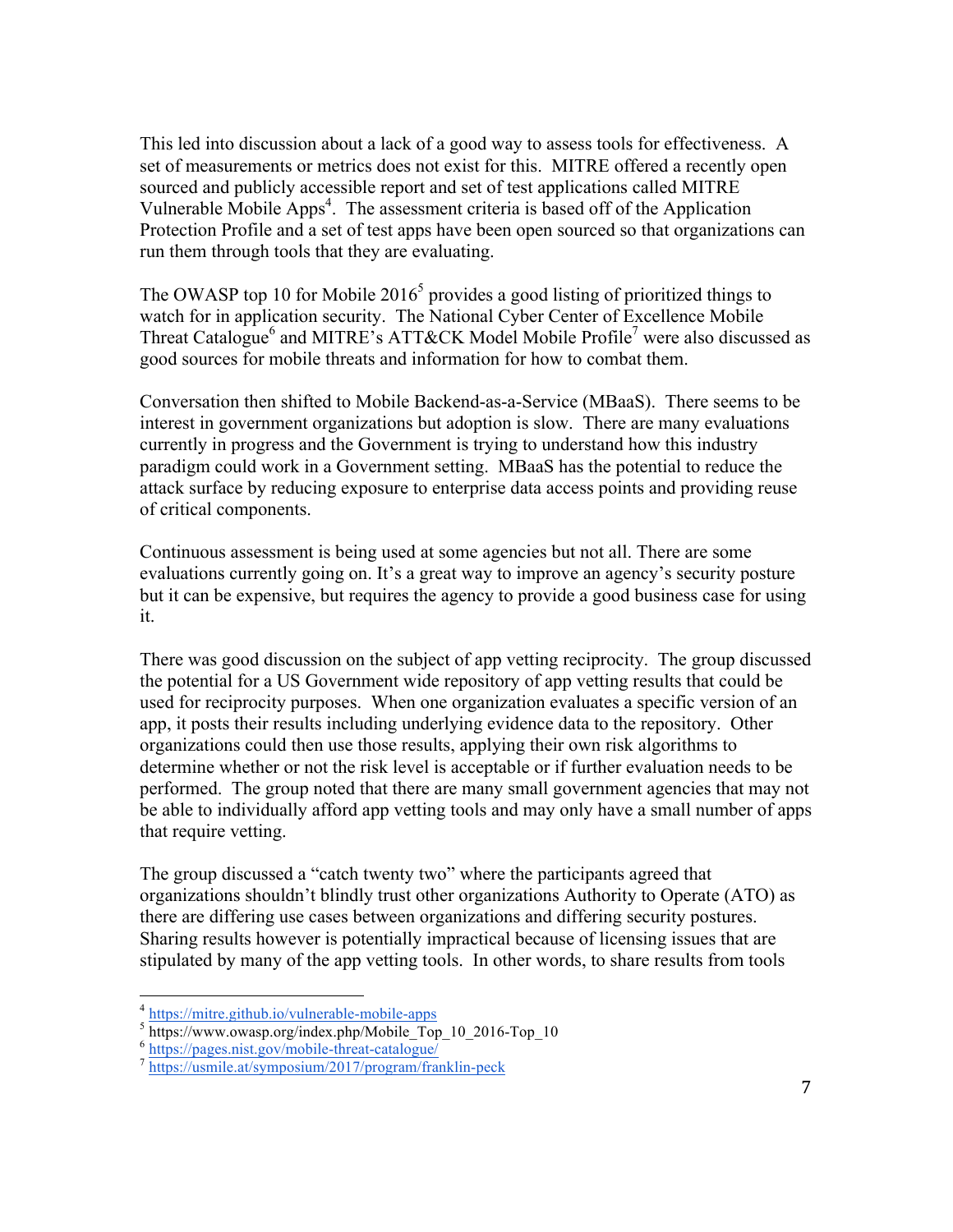both organizations need licenses to the tools that created the results. There was talk as to whether utilizing a standard report mechanism where data is pulled from the tool report and into this new format would satisfy the licensing requirement but the answer to this question is unknown and most likely dependent on each vendor.

Agencies need specific guidance for applications that they develop, vet and use, such as something that takes into account current policy as well as specific policy/guidance from the agency. There are some potential "gotchas" that are encountered in the wild like iMessage, which uses encryption. While this is normally a good thing, it can be bad because the organization needs to monitor and record official communications.

#### **3.1.3 Recommendations**

The Mobile Application Security collaboration session participants identified the following recommendations:

- Develop guidance for app developers for how to securely develop apps. The NIAP Protection Profile for Application Software provides useful guidance to security analysts performing app vetting, but it can be difficult to understand by app developers without security expertise.
- Each organization has its own acceptable level of risk, driven by its own unique environment and use cases. In order to enable organizations to make their own risk determinations, app vetting tools must provide detailed results with evidence, not just simple yes or no results. Additionally, any centralized repository of app vetting results must provide this evidence information as well.
- Work is still needed to streamline app reciprocity. Licensing agreements with vendor tools won't allow for the sharing of the results that come their tools but blindly accepting an ATO from another organization may not adequately provide the same level of security where there are differing security postures.
- Mobile continuous assessment and threat monitoring capabilities should be explored further. There is great capability with these product offerings but price can also deter some organizations from pursuing an implementation. Business cases should be constructed to determine if the value outweighs the costs.

#### **3.2 Mobile Technologies - Continuous Integration, Delivery, & Deployment**

Commercial mobile technology evolves at a very rapid pace, often faster than government acquisition cycles. This leads to organizations sustaining obsolete mobile technology. Government mobility programs need to be able to evolve with the commercial sectors to ensure the best technology is provided to employees to improve their productivity, happiness, and security against emerging cyber threats. Continuous integration is a software practice through which each incremental change to an asset is automatically tested, providing feedback about any issues that result. This session identified programmatic and technical approaches to continuously integrate and deploy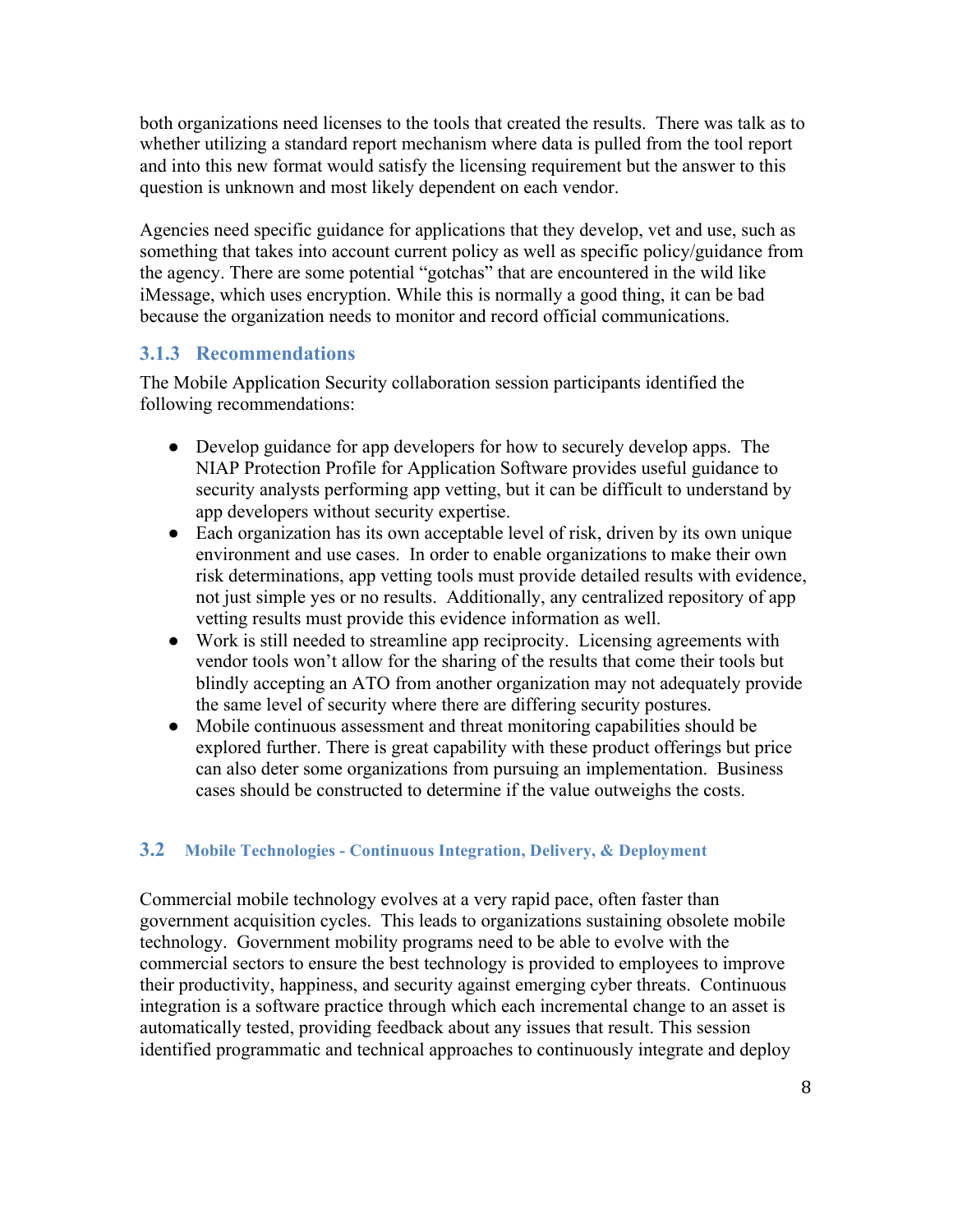new mobile technology -- including hardware and software -- into the enterprise, and capture best practices and lessons learned on continuous mobile integration.

#### **3.2.1 Session Goals**

The goals for this session included:

- Develop an understanding of the infrastructure components and the interactions of a prototypical continuous integration pipeline for software development, as well as understand the concepts of continuous delivery and deployment.
- Investigate if and how continuous integration principles can be applied to mobile hardware assets.
- Discuss cultural and organizational issues that may arise in the adoption of a continuous integration strategy.
- Identify, at a high level, the testing requirements for mobile technologies, both for hardware and software.

#### **3.2.2 Session Summary**

This session opened with a definition of what continuous integration is and how it is used in software design. Continuous integration was defined as a software design practice in which every incremental change is tested to determine whether it can be integrated with the existing software code base. Starting from this point the definition was expanded to a practice in which continually changing inputs are continually tested in order to identify issues as soon as they arise.

Next the group decided to focus on what was termed the mobile ecosystem in which mobility solutions exist. This ecosystem consists of a variety of components both under and outside the control of the federal government such as the operating system of a mobile device, the physical device hardware, the networking environment, and MDM profiles loaded on a mobile device, specific versions of apps and software running on the device as well as other factors. In evaluating this problem space, the group agreed that mobile solutions cause unique issues for the federal government. In the past, for example, the federal government was able to affect and plan for change, in this new ecosystem model, however, the government is often forced to react to change.

The discussion next shifted to an exploration of some of the main problems federal agencies face when a change in the mobile ecosystem does not integrate correctly. The first issue identified was business continuity. Simply put, whatever features existed and worked before an update need to continue functioning after that update. A secondary issue was potential security flaws or fixes that could be introduced by an app update. Both of these issues are compounded by a third problem -- version control of mobile assets. Mobility solutions do not make it easy to downgrade to previous versions of software. Although users can often delay an upgrade, it is difficult -- if not impossible - to downgrade in many cases. This, in turn, lead into a discussion of when and how to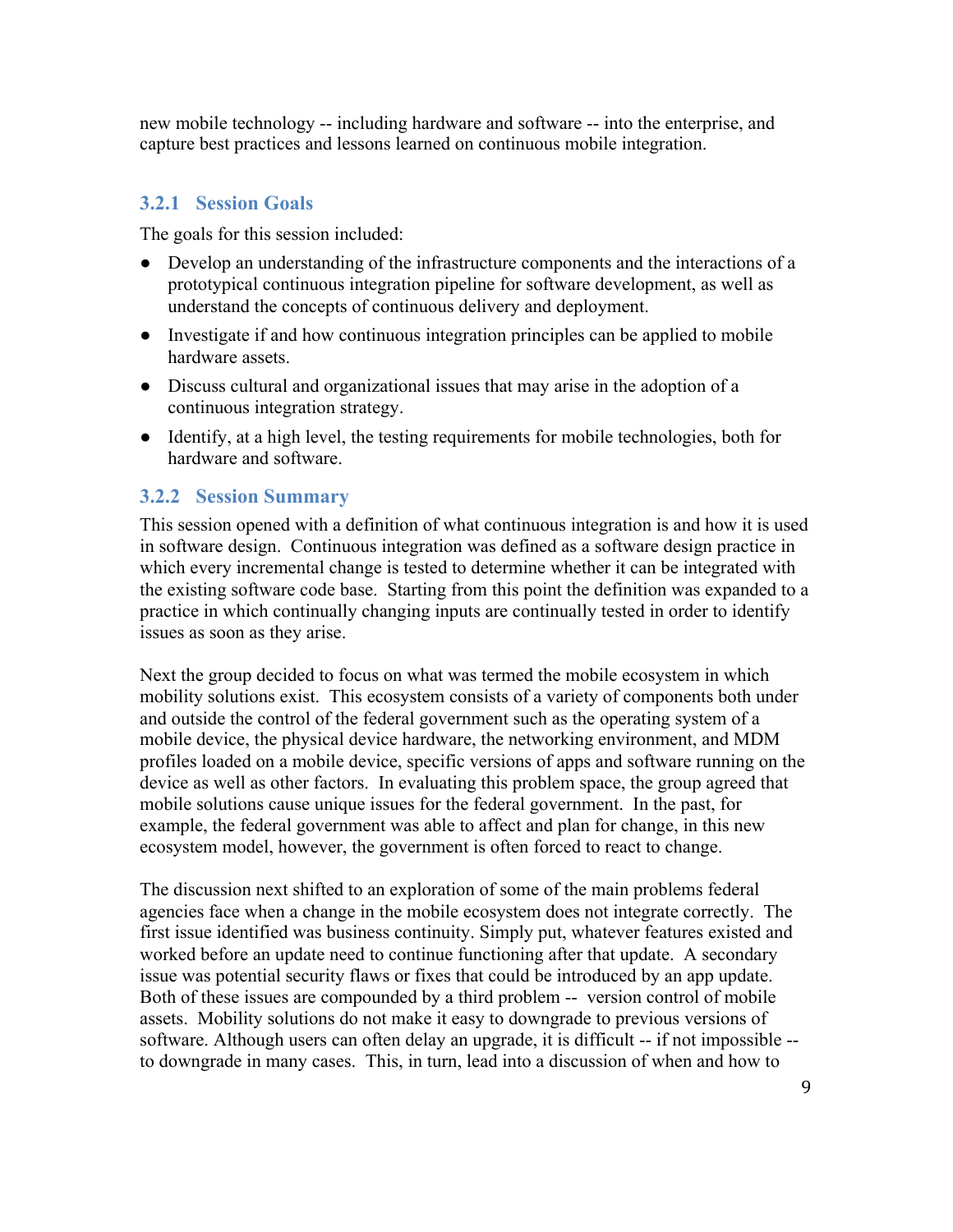apply updates. On one hand, users could wait until a new update was tested before applying it, however, in some cases updates are security-related and there is a level of risk in waiting until the update has been fully tested. The group did not come to a decision on this specific thread of discussion.

The group identified two additional areas to discuss: training and triage techniques. In the current mobile ecosystem, when a breaking change happens and is not picked up by testing, the support desk employees will often be the first individuals to detect an issue. A potential problem for helpdesk staff occurs when they do not have the same capabilities as a user. For example, if the helpdesk staff does not have access to Wi-Fi they will be unable to assist in diagnosing a new issue that arose with Wi-Fi connectivity after a recent update. Additionally, when an issue arises it needs to go through an entire triage process before it can be addressed and/or fixed. The flow of information could go from service desk to service desk manager to engineering back to service desk as well as to the app vendor who will eventually fix the bug. This information flow needs to be well documented and communicated so that new issues can be easily triaged in the future.

Finally, as the discussion wrapped up, the group came to the consensus that there is much more to explore in this discussion area. The group identified the key areas in which further research is warranted including suggestions to investigate some of these areas with pilot programs.

#### **3.2.3 Recommendations**

The collaboration session participants identified the following recommendations:

- Create a pilot program to experiment with, and learn how to apply continuous integration principles to the larger organization.
- Provide helpdesk staff with the equipment and capabilities they need in order to correctly diagnose user problems, as well as appropriate techniques and procedures to triage problems that arise.
- Identify an organization or group within an agency to own and lead continuous integration efforts.

#### **3.3 Mobile Technology Roadmap: What's Next?**

Identifying a Mobile Roadmap is essential for effective mobility deployment/adoption in an organization due to the increasing complexity of mobile solutions and the fast evolution of mobile technology.

#### **3.3.1 Session Goals**

The goals for this session included:

- Defining a mobile digital workplace.
- Identification of an agency's challenges in moving toward a mobile workplace.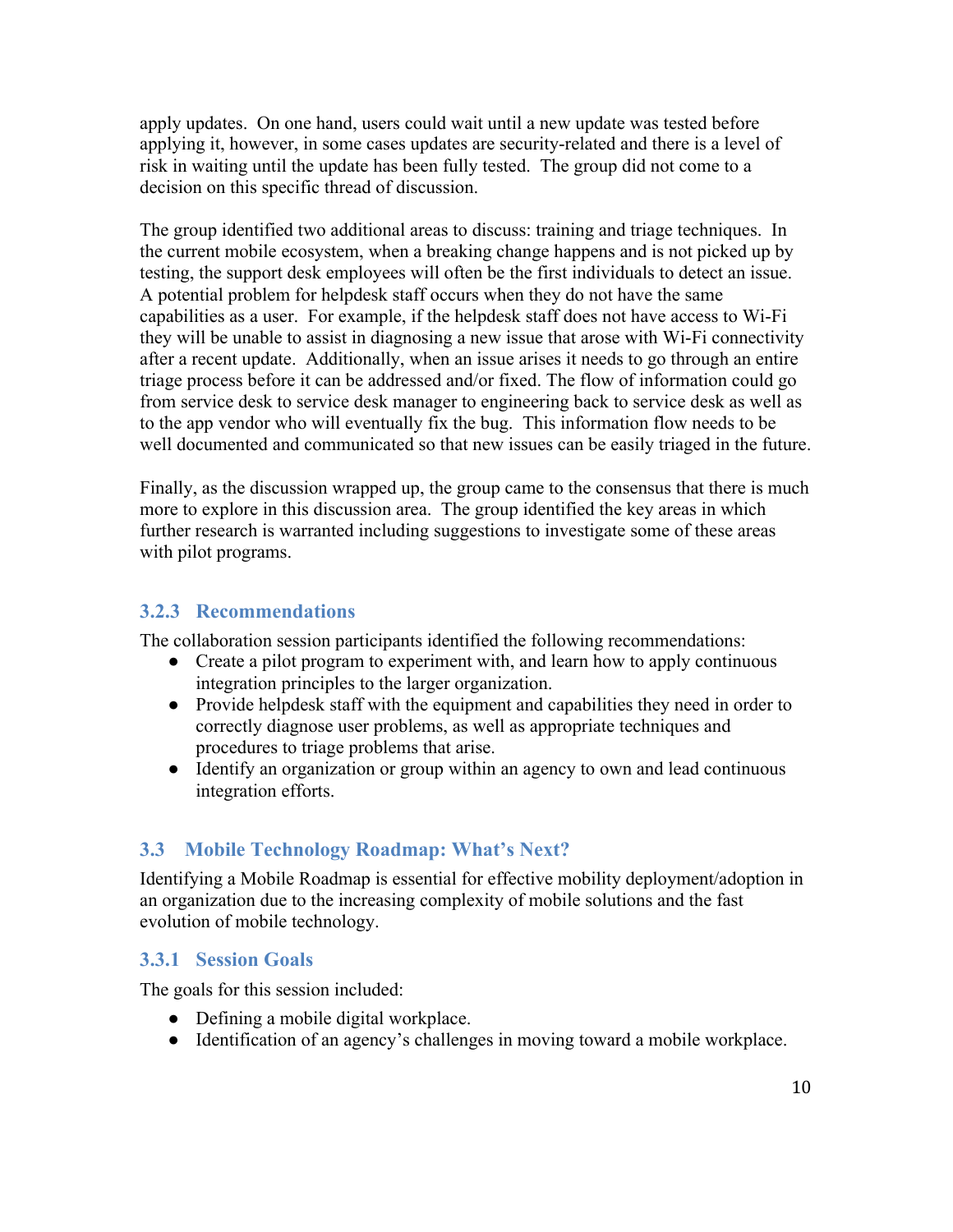• Identification of the important enablers/drivers in moving toward a mobile workplace.

#### **3.3.2 Session Summary**

The Mobile Roadmap Collaboration Session focused on the drivers to move an agency to a digital mobile workplace where work is what you do and not where you go to do it. Attendance for this collaborative session was well over 35 people and there were several contributors that conveyed insight and perspective on their organization's mobility challenges and initiatives.

The participants qualified that a digital mobile workplace must get the business data in the hands of its agency's employees, partners, collaborators, and public (stakeholders). Access to business data must be high-speed, real-time, secure, and on a need to know basis. Users desire to realize the benefits of mobility in their jobs like they are already experiencing in their personal lives with their personal mobile phones and apps like Google Maps, Uber, WeatherBug, and Facebook.

The challenges in moving forward with mobility were discussed first and categorized by devices, apps, infrastructure, organizational/environmental, and security. Participants noted that security had a role in each of the categories identified. *Devices* challenges included IT not having the resources to keep up with the pace of new mobile technology (e.g., mobile phones, OS versions). Also, the difficulty of choosing the appropriate device management program (e.g. Bring Your Own Device (BYOD) device, Choose Your Own Device (CYOD), and Corporate Owned Personally Enabled (COPE). *Apps* challenges included the struggle in developing valued custom business apps based on sound business cases and requirements gathering processes. Also, they faced the hard problem and expense of vetting available commercial apps, especially business apps that manage business/personal data in a third-party cloud. *Infrastructure* challenges included providing high speed, secure access to data. Also, the business must eliminate the duplication of data stores throughout its enterprise and provide central and accessible interfaces for tapping into the agency's business data. *Organizational/Environmental* challenges included leadership not completely understanding the benefits of a mobile workplace and not willing to allocate the resources to make it happen. *Security* challenges included the managing of credentials for authentication/authorization at all levels of the enterprise mobility architecture.

After mobility deployment challenges were discussed, the participants took on a discussion of the important enablers/drivers that can overcome these challenges and move an agency to a mobile workplace. Just as listed above, these discussions were also categorized by devices, apps, infrastructure, organizational/environment, and security.

The *Devices* discussion focused on implementing a successful BYOD device management program. CYOD and COPE programs can be interim solutions and more expeditiously defended and approved, however the long-term solution for government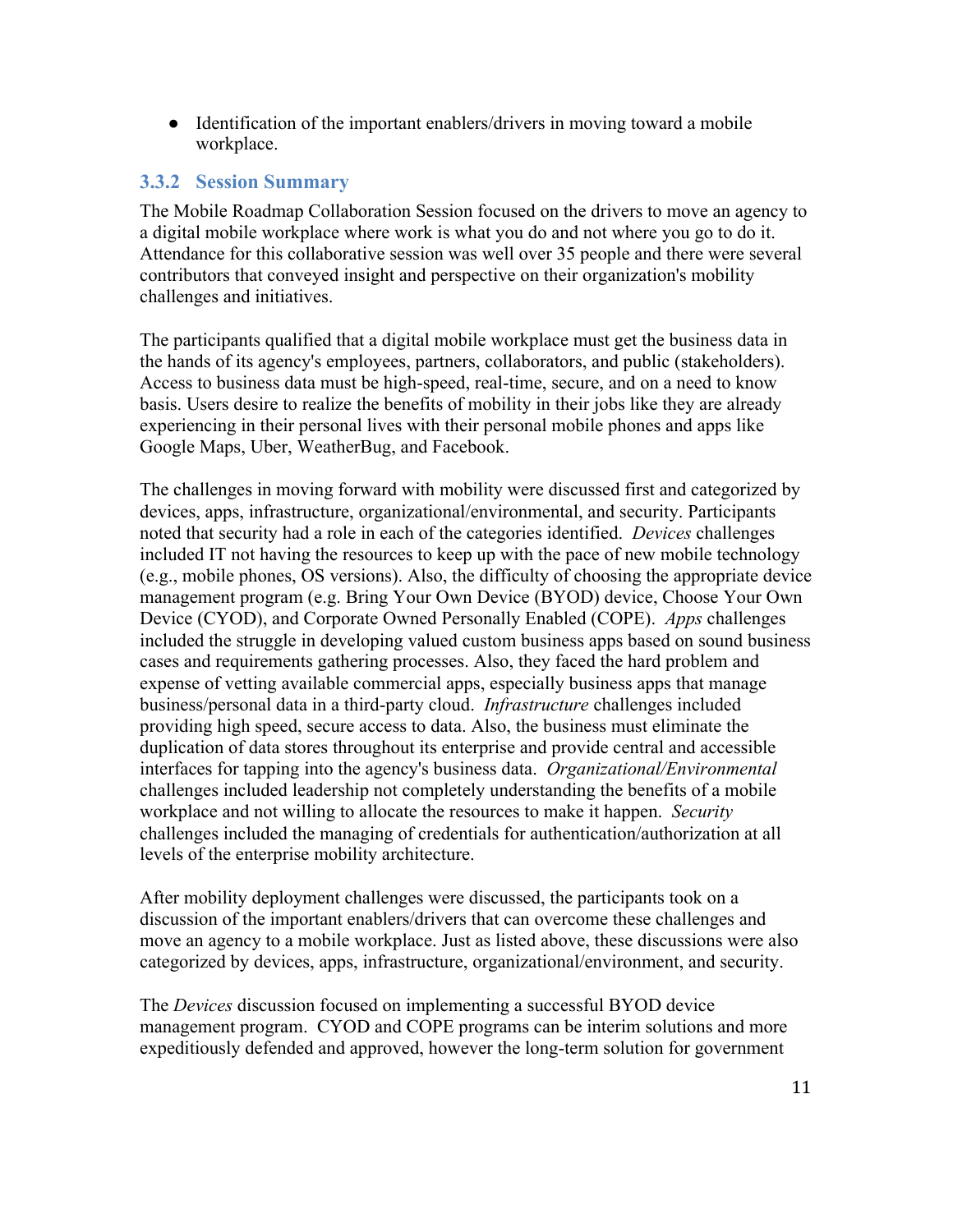agencies is BYOD because of logistics and employee satisfaction factors. Stakeholders desire to use one secure mobile device for their business and personal apps. This device must sandbox personal apps and data from business apps and data. Agencies must also reconcile the legality issues of BYOD.

The *Apps* discussion focused on an agency's ability to standardize on a development platform including the need to employ good prototyping tools, to provide agility and short delivery times for all mobile development projects. Also, standardize on mobile testing strategies and utilization of mobile test clouds to test the endless permutations of devices, OS versions, and form factors. This will help to reduce mobile project costs and deliver quality business apps to the agency's stakeholders. During the discussion, both a CDC and FDA representative indicated that their representative agencies employ a policy of Cross Platform (CP) development first unless a project entertains extreme performance, user interface, or device level functional requirements. CP development is a code-once and deploy many approach, and it also will leverage the skillset of HTML5/JavaScript developers, which are in large supply.

The *Infrastructure* discussion focused on an agency having a strategic and tactical plan and an enterprise mobile reference architecture. The duplication of enterprise business data must be eliminated. The master business data must be centralized to be encapsulated by an enterprise application program interface (API) Bus that can be tapped easily by all the agency's developed business apps.

The *Organizational/Environmental* discussion focused on leadership and a champion for the agency's mobility initiative. This mobility champion must be well versed in risk management to balance the high business potential of mobility with the security issues. Although mobility security risks are real, leadership cannot allow their mobility program to come to a grinding halt because of them.

The *Security* discussion focused on multi-form authentication including biometric forms. Also discussed was incorporating standard security design and test processes within the mobile development app lifecycle. These processes should be based on the NIAP PP for Application Software.

#### **3.3.3 Recommendations**

The collaboration session participants identified the following recommendations:

• Government agencies should include API management as part of their roadmaps, and ensure that these expose enterprise data, as well as allow developers to create larger capabilities from these APIs. These APIs should be accessible by both traditional IT, mobile IT, and IoT devices.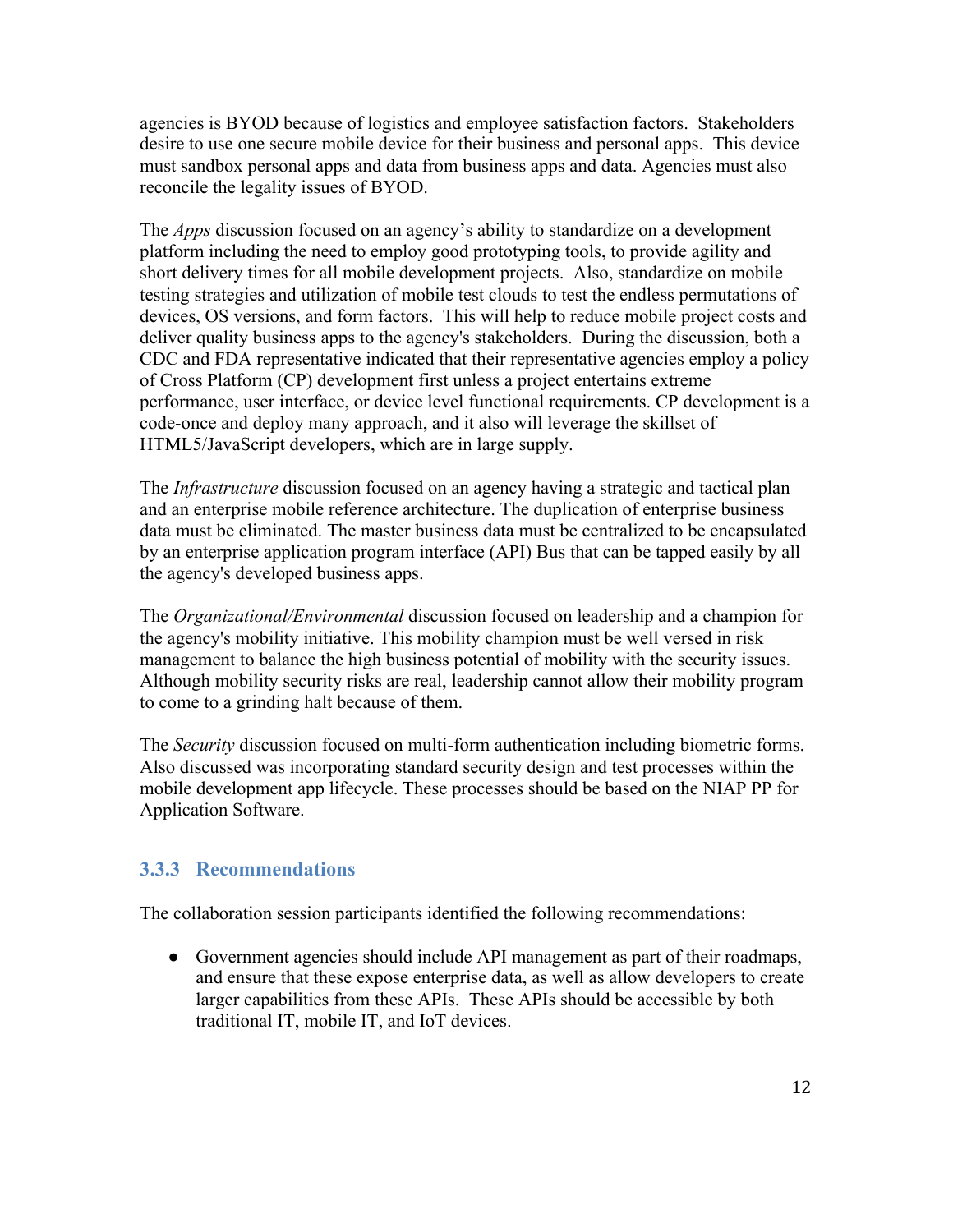- Government agencies should put emphasis on refreshing mobile IT on a routine basis, to try and keep up with the commercial sector, as well as increasing user satisfaction.
- A technical vision and associated reference architecture should be developed by all agencies deploying mobility. This should depict the as-is state of mobile IT, as well as the to-be state of mobile IT. Furthermore, the reference architecture should be published and easily accessible by agency employees. This is useful for both the business and engineering communities to better understand the current situation, and future direction of the mobility program.

#### **3.4 Tactical Mobility**

The average American has more functionality in their mobile device then Warfighter has during daily operations and combat. For years, the Department of Defense (DoD) was at the leading edge on innovation but that now has shifted to the commercial market leading the defense sector. Using commercial products, instead of custom made component the DoD can save money. Securing a commercial product for the Warfighter still remains a challenge. The same issues that face the DoD also apply to First Responder during daily operations and disaster relief. This session will explore the challenges organizations face of taking commercial mobile devices and deploying them in secure tactical environment and discuss the mobile use cases from the field, lessons learned and best practices in tactical mobility.

#### **3.4.1 Session Goals**

The goal of the joint session, with participants from the government, industry and academia, was to:

- Identify the challenges of an organization may face in taking commercial mobile devices and deploying them in secure tactical environment.
- Identify lessons learned and best practices in tactical mobility that can be applied to warfighters and First Responder, alike.
- Identify areas where the government and the commercial sectors can work together bring greater functionality to the tactical level.

#### **3.4.2 Session Summary**

The session was well attended by participants from a variety of government agencies, both military and civilian, as well as commercial industry. The session began with a discussion of security. Security of the device, security of the data and security of the communication infrastructure were all discussed. Several key topics emerged:

• *Root of trust.* This includes the full end to end traceability of the hardware being purchased to the software running in the hardware. Many leading mobile hardware vendors use production facilities outside of the US, leaving the hardware vulnerable. The third party applications, unless properly vetted could expose mobile devices to threats.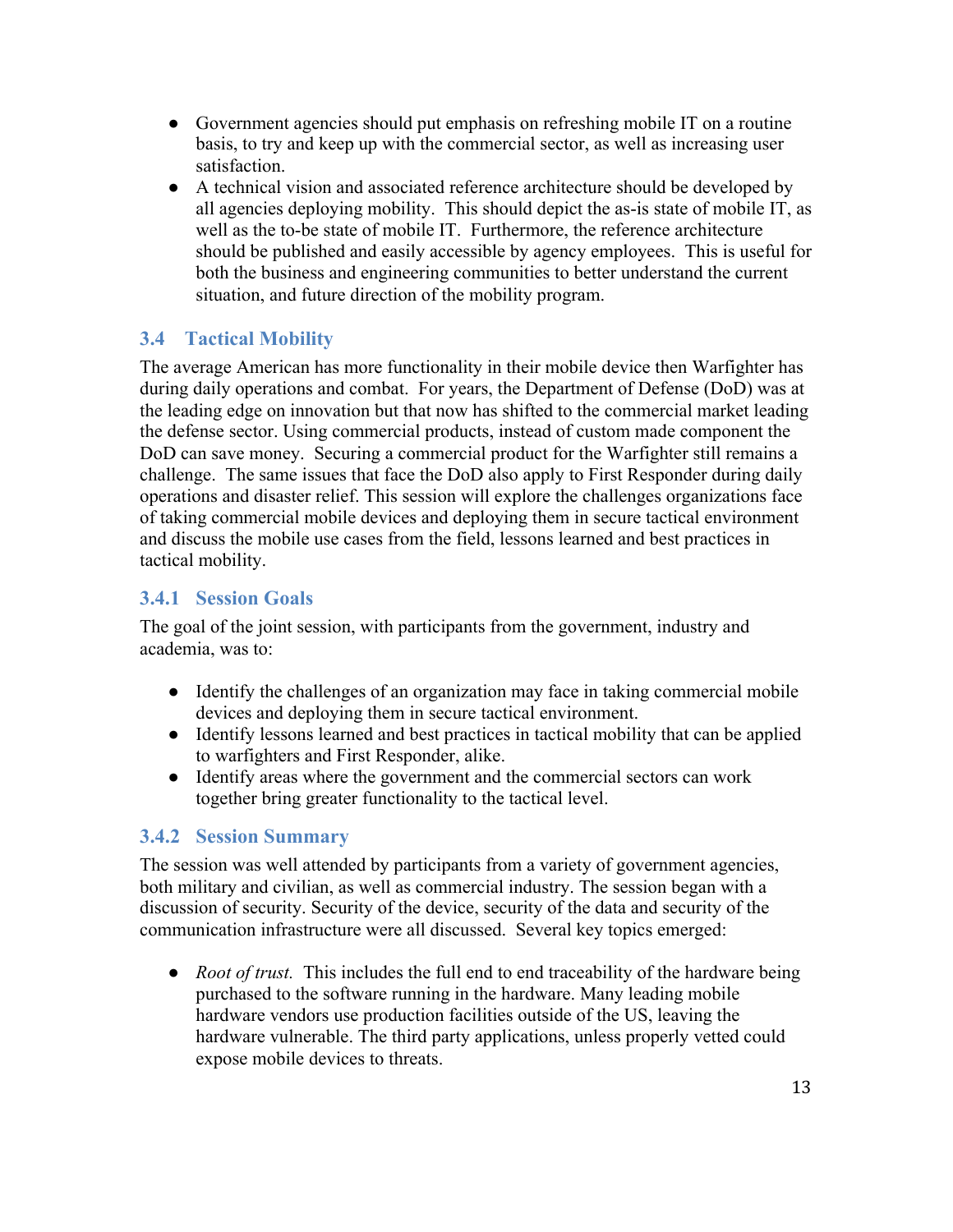- *End to End encryption of data.* Verifying data is properly protected both on the device and while in transit. Commercial Solutions for Classified (CSfC) required dual encrypted Data at Rest (DAR) and Data in Transit (DIT).
- *Authentication and Authorization for the mobile devices*. Controlling who is authorized to use a given device and access a network, as well as authentication that the user is who they claim to be. Multi-factor authentication can help but could be problematic when Warfighters and first responders are required to wear safety gear that could hinder the use of biometrics.
- *Protection of the communication infrastructure.* The communication infrastructure can be disturbed by jamming, denial of service, physical destruction, and even congestion, in the cases of large gathering of people, like major sporting events. How can the communication infrastructure be protected and add a layer of redundancy?

The discussion of security lead to the topic of user acceptance. If a requirement for security is too high users will likely not want to use the devices. Tedious multi-factor authentication and large, complex passwords going can prohibit the user from being able to perform their duties. Making logging into the device too complicated makes user reluctance to use the devices. If the device doesn't have the correct form factor or if the required safety gears hinder the use devices, those devices will not be used. In many cases, there is also a lack of training given to the users. Several stories were told of users being given a mobile device to should speed up the business/operational processes, and since the user was not given adequate training, the device ended up not being used.

One group of participants spoke of the reluctance their user to accept the devices in fear that the users will be tracked. This lead to a discussion of governance. The group identified a need for user and/or union agreements allow users to use the power of mobile computing without the fear that their organization is monitoring every activity. The current policies in place appears to be lagging behind the technology curve or simply not working in practice. Also, the group discussed the need for governance to address spectrum. Many companies have paid large sums for money to purchase given spectrum from the governments and are reluctant to share the spectrum in fear that it affects the quality of service to their customers.

The last topic that arose during the session was on interoperability. Interoperability between mobile systems from different organizations within the government continues to be an issue. Specifically, there are differences in spectrum, encryption standards, identity and access management, and data standards that prevent mobile systems from interoperating.

#### **3.4.3 Recommendations**

The Tactical Mobility collaboration session participants identified the following recommendations: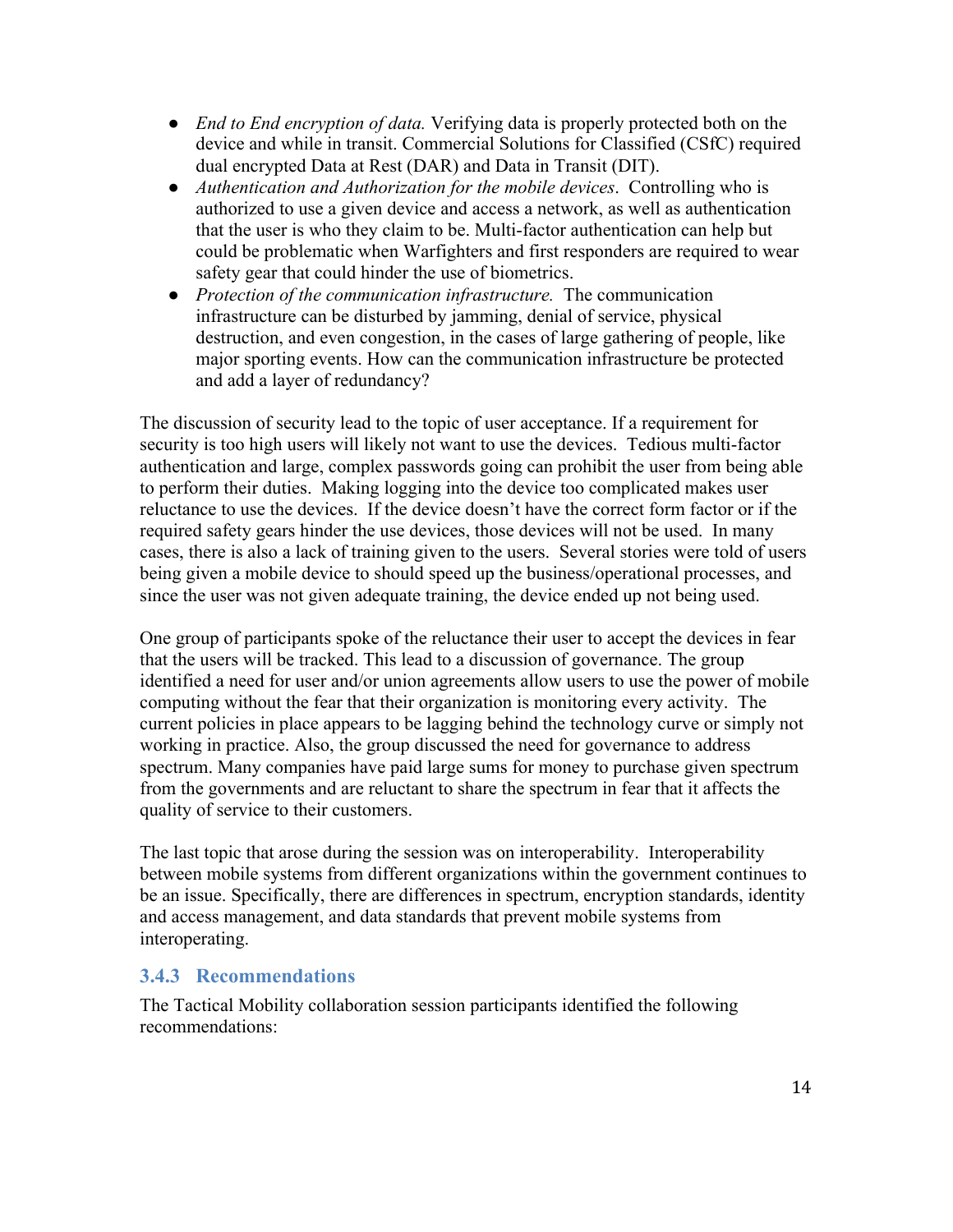- Develop guidance for end-to-end hardware and software traceability to assure that the hardware being purchased hasn't been tampered with.
- Establish a shared software vetting program to assist in the third-party software security assessments.
- Develop a standard set of user agreements templates. A "one size fits all" user agreement will not be possible but there should a stand set of user agreements templates that can be created to give organizations a known good starting point as they start to roll out mobile devices to their users.
- Establish governance for spectrum use to help organizations determine what spectrum they can use, and how they can request the use of a spectrum in a given area.

#### **3.5 HealthTrac: How Mobile Technology is Transforming Healthcare**

The HealthTrac session is an enduring session at the Federal Mobile Summit, hosted by the DoD/VA Interagency Program Office (IPO). University of Virginia Health System (UVAHS) was pleased to join MITRE and ATARC at the 2017 ATARC Federal Mobile Computing Summit to learn more about the current state of mobile health (mHealth) and collaborate with innovators in how to improve military and civilian care.

#### 3.5.1 **Session Goals**

The goal for this session was to identify recommendations to agencies to find the right balance of security and usability for mHealth, to ensure good, secure healthcare delivery.

#### **3.5.2 Session Summary**

The session started off with a discussion regarding the state of mobile technology in the military today. A participant mentioned the Army has at least one third of all of the US military mobile devices and the vast majority the apps are for military use. It was noted that the working military population will be shifting dramatically as the current workforce retires, being replaced by a significantly younger population. It was stressed that future technology needs to advance to support the needs of the early career (millennial) working generation.

The discussions shifted towards the progress in advancing the health technology of VA physicians. Participants discussed how the VA was providing physicians at certain VA hospitals with iPads. The response has been incredibly positive and patient care has improved due to the accessibility of survey, psychometric, and experimental data. There is definitely a great need for greater access and ease of technology to help with patient care and job workflow. Furthermore, many older veterans have multiple comorbidities that increase risk for suboptimal management due to an insufficient health record and over-crowding of clinics. The benefits of improved mobile computing are likely not restricted to the inpatient environment, however –improving access to patient labs and out-side records readily available may improve promptness and appropriateness of care.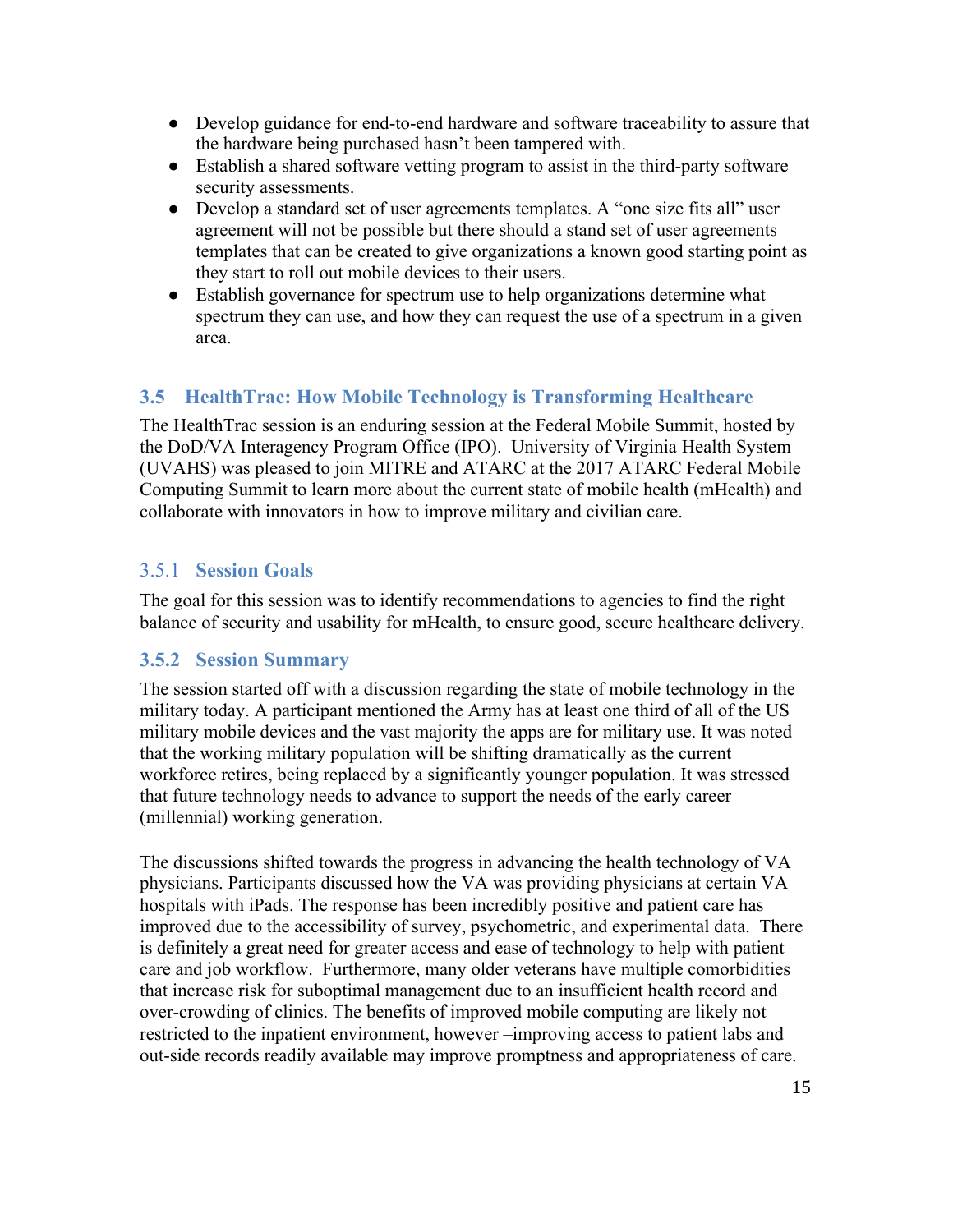The session participants discussed the need to bring healthcare into the home to help manage chronic illness and predict and treat acute illness before it becomes burdensome. This concept would have major impact on the care of America's servicemen and women, who deserve high quality medical and psychological care during their years of service and as veterans.

Overall participants agreed that mHealth is still in an early evolutionary phase and that its current fragile requires incredible effort to balance the security required to maintain federal standards and the accessibility essential for prompt, accurate care that acknowledges the strenuous user requirements of providers and patients.

## **4 Conclusion & Summit Recommendations**

As with past Federal Mobile Summits, the collaboration sessions discussions had a common set of themes. While the cultural barriers to adoption, rapid advancement of mobile technology and accompanying user demand for bleeding edge technology, and security remain, success stories are emerging from government adoption efforts. With continued collaboration and sharing, establishing success stories and best practices is becoming more common-place and mobile adoption is becoming easier for government agencies.

Drawing from the discussion and content generated during the Collaboration Sessions, MITRE and ATARC developed several key overarching recommendations:

*Continue Joint Commercial/Academia/Government Mobile Roadmap Brainstorming* Joint roadmap planning across commercial, academia, and government benefits all parties involved. Commercial agencies benefit by understanding the needs of the government, and can help align their product roadmaps to government needs. Academia benefits by gathering information to target new research. Government agencies benefit by gathering important information and ideas to better shape their roadmaps, and identify partnership opportunities with other government agencies and academic institutions.

Government agencies should identify forums to bring commercial companies and academic institutions together on a routine basis to develop and refine their mobility roadmaps. Data generated in the Federal Mobile Summit provides a good starting point for agencies to create (or refine) their mobile roadmaps.

#### *Create Governance for Mobile Spectrum Use*

Mobile spectrum availability is critical for tactical mobile systems. Spectrum usage and planning requires close coordination with both government and commercial entities, both in the US and outside of the US. This is often very complex, and many agencies lack the guidance and experience to do this.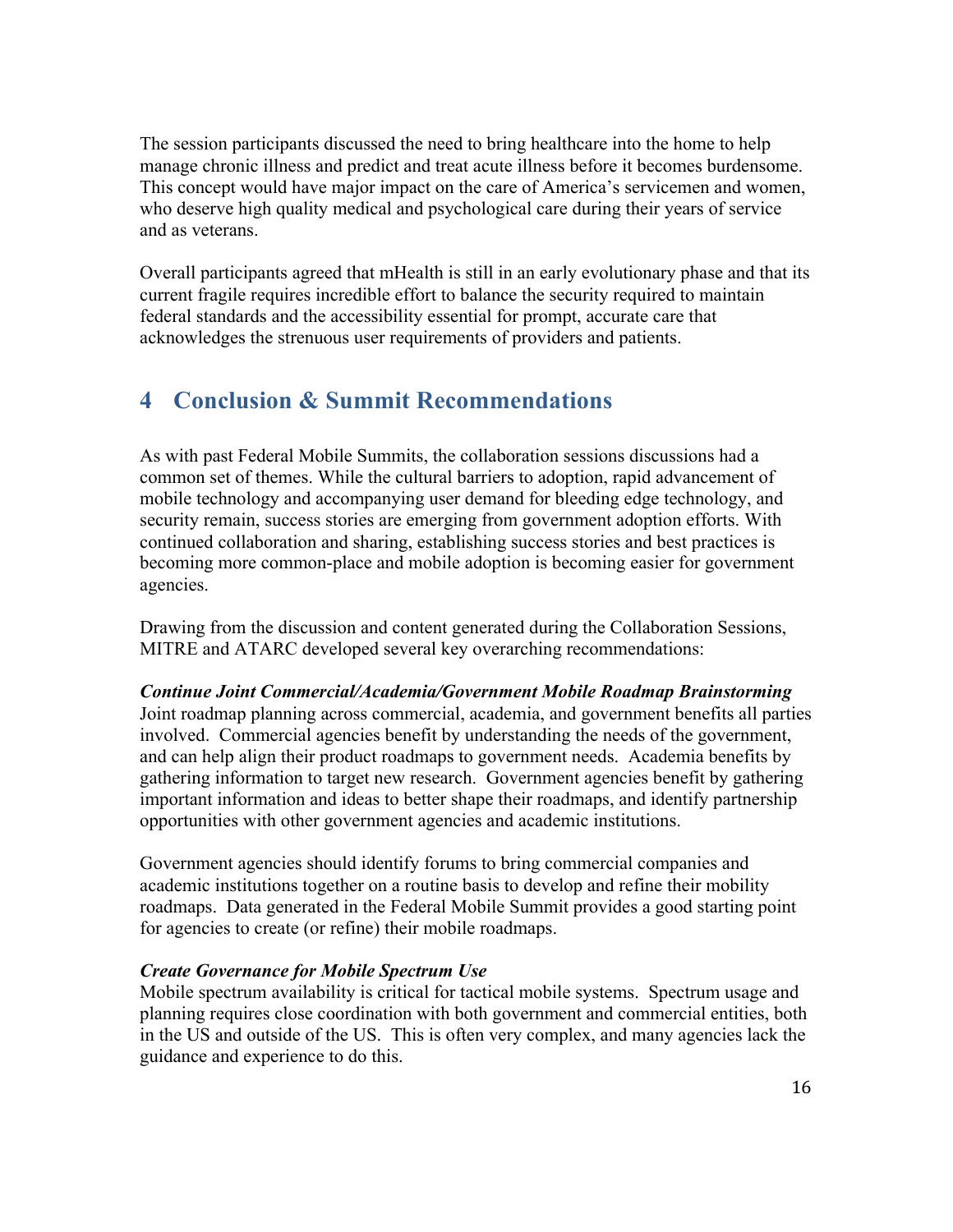The government should establish governance for spectrum use to help organizations determine what spectrum they can use, and how they can request the use of a spectrum in a given area.

#### *Establish a Technical Vision to Guide Organization's Development Efforts*

A clear, easy to understand technical vision can help all stakeholders understand their organization's direction and goals for mobility. This is key to not only socialize investment plans and goals, but for gathering feedback from the users of the mobile solutions. Agencies should strive to create a technical vision for their mobility program, but also ensure it is shared across the user community.

Along with the technical vision, a reference architecture should be developed by all agencies deploying mobility, that depict the as-is state of mobile IT, as well as the to-be state of mobile IT. Furthermore, the reference architecture should be published and easily accessible by agency employees. This is useful for both the business and engineering communities to better understand not only the future direction of mobility, but also what the current solution looks like, and what needs to change to get to the desired future state

#### *Pilot a Continuous Integration Program Before Proceeding with Organization Wide Adoption*

Adopting continuous integration concepts, processes, and technologies can be a challenging undertaking. Continuous integration has a ripple effect across key areas of an organization, and all impacted parts of the organization need to work towards the same set of goals.

Due to the complexities of continuous integration, and big impacts it has on culture, process, and technology, organizations should not conduct a "big bang" adoption of continuous integration. Rather, organizations should create a pilot program to experiment with, and learn how to apply continuous integration principles to the larger organization. Results from this pilot can be used to conduct a larger rollout of continuous integration across the larger organization.

#### *Establish a Security Guide for Mobile Application Developers*

Mobile app security is critical for all government agencies. Navigating the existing guidance for first time developers can be daunting. For example, the NIAP Protection Profile for Application Software provides useful guidance to security analysts performing app vetting, but it can be difficult to understand by app developers without security expertise.

Guidance should be developed for mobile app developers to securely develop apps. This guidance should be easy to use, and understand, by developers that do not have a security background or by developers that have never developed apps for the government.